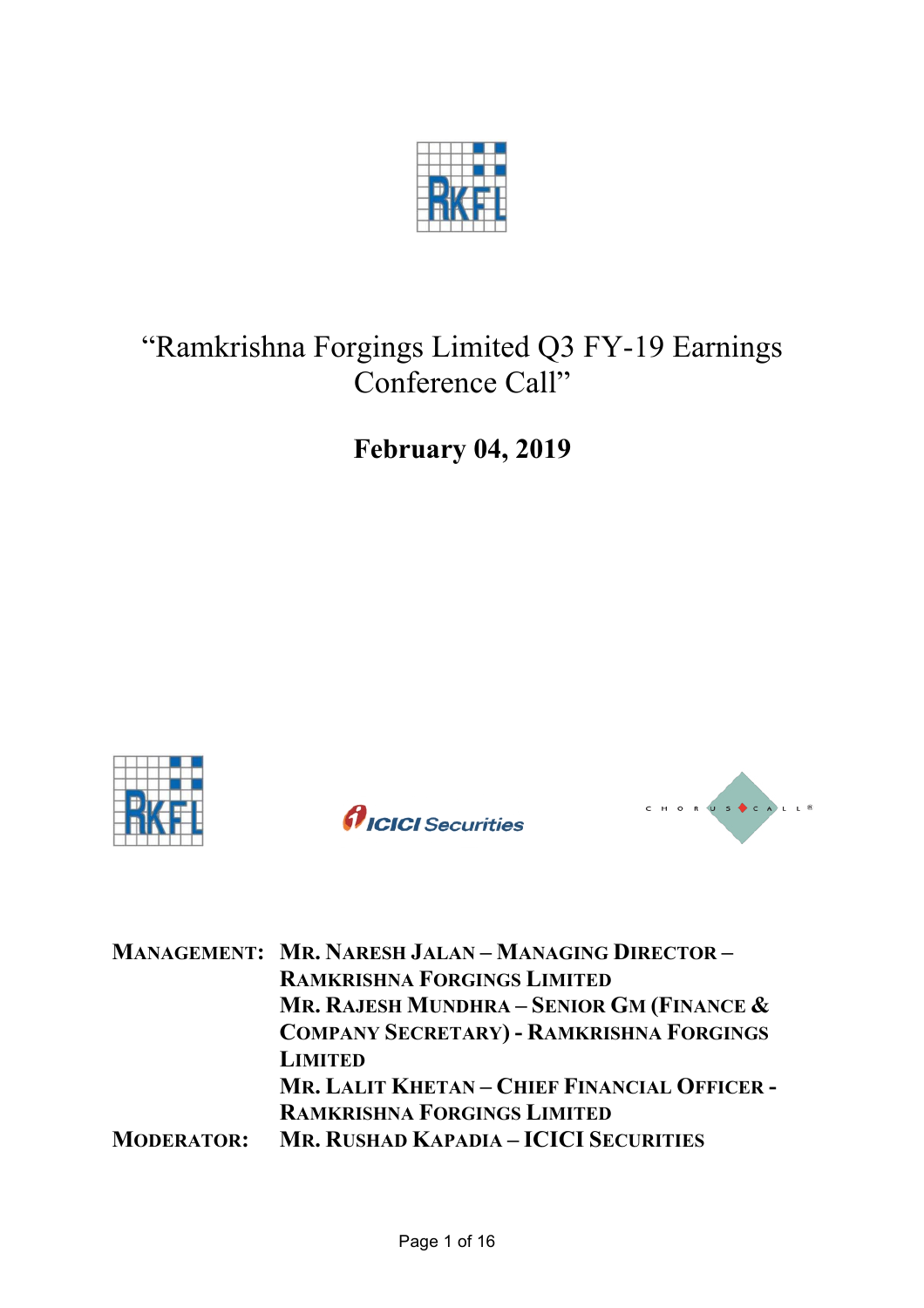

- **Moderator:** Ladies and gentlemen, good day and welcome to the Ramkrishna Forgings Q3 FY19 Earnings Conference Call hosted by ICICI Securities. As a reminder, all participant lines will be in the listen-only mode and there will be an opportunity for you to ask questions after the presentation concludes. Should you need assistance during the conference call, please signal an operator by pressing "\*" then "0" on your touchtone phone. Please note that this conference is being recorded. I now hand the conference over to Mr. Rushad Kapadia from ICICI Securities. Thank you and over to you Sir
- **Rushad Kapadia:** Thank you. Good afternoon everybody and welcome to Ramkrishna Forgings Q3 and nine months FY19 results conference call. We have with us from the management Mr. Naresh Jalan, Managing Director, Mr. Lalit Khetan, Chief Financial Officer and Mr. Rajesh Mundhra, Company Secretary and Senior GM (Finance). I would now like to hand over the call to Mr. Lalit Khetan for his opening comments. Thank you and over to you Sir.
- Lalit Khetan: Thank you Rushad and good afternoon to everyone. This is Lalit Khetan from Ramkrishna Forgings Limited. We welcome you to concall hosted by our company for the quarter and nine months ended 31<sup>st</sup> December 2018.

We have achieved a total tonnage of 37301 tons in this quarter as compared to 33107 tons in the corresponding quarter. Out of above, we achieved a domestic tonnage of 28,003 tons for this quarter against 25,749 tons in the corresponding quarter. We have achieved an export tonnage of 9298 tons for this quarter against 7358 tons in the corresponding quarter. The export sales for this quarter has been 149.45 crore against 108.09 crore in the corresponding quarter we have achieved a total tonnage of 105374 tons for the nine month and compared to 85,855 tons in the corresponding period. The total operational revenues for this quarter has been 491.47 crore as compared to Rs.398.97 crore in the corresponding quarter resulting in an increase to 23.18%.

The total operational revenues or the nine month ended has been 1363.414 as compared to Rs.1013.214 in the corresponding period resulting in an increase of 36.98%. The company has achieved an EBITDA net of other income of Rs.105.82 crore for this quarter as against Rs.76.83 crore for the corresponding quarter resulting in increase of 37.74%. The EBITDA for the nine month has been Rs.290.18 crore as against Rs.192.59 crore in the corresponding period resulting in an increase of 50.67%. The EBITDA margins net of other income stood at 21.53% in this quarter as compared to 19.26% in the corresponding quarter. The company has uploaded an investor presentation providing requisite details. We request to the investors not to raise any customer specific queries during the concall. I now request Mr. Rushad to take forward this call.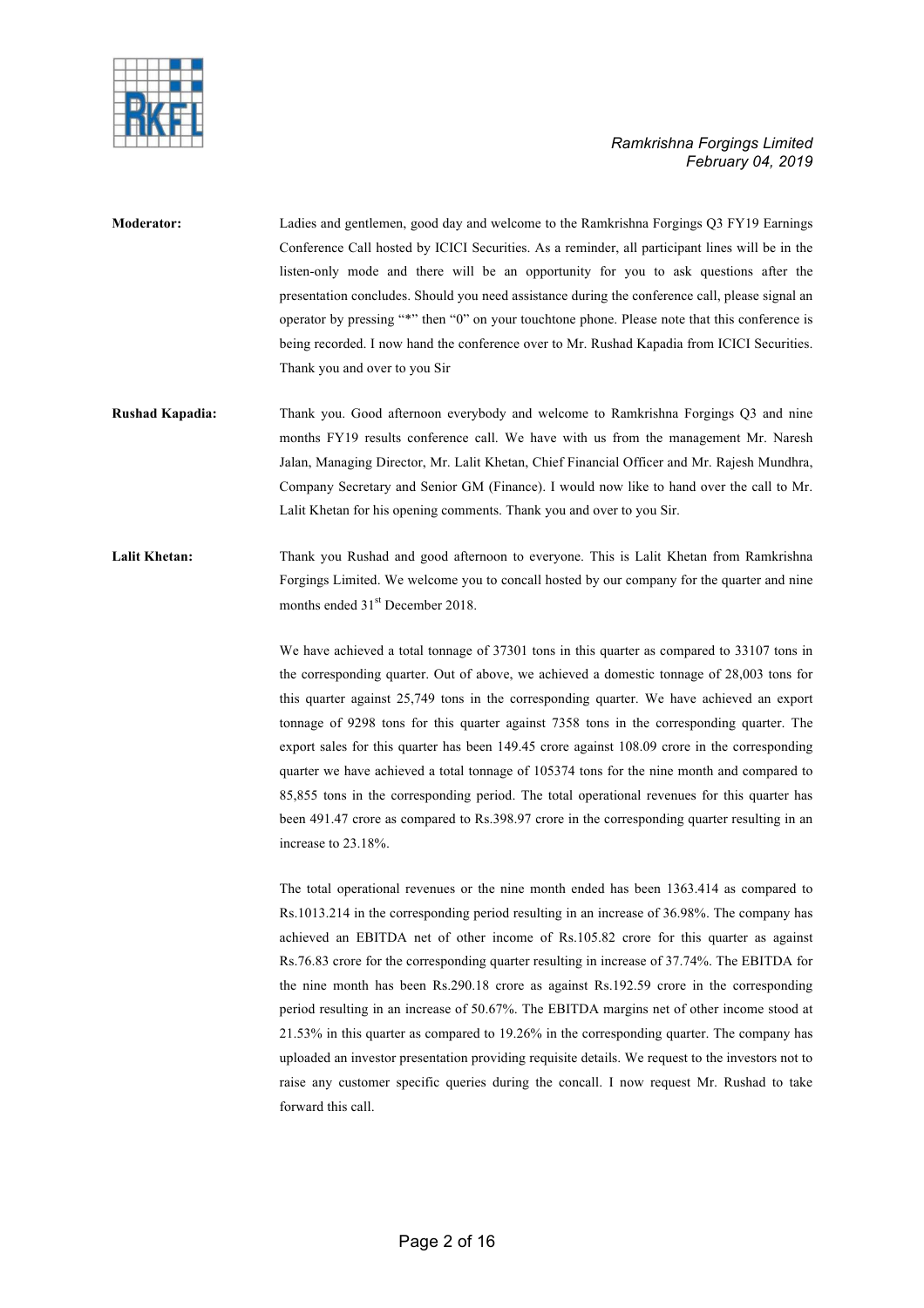

- **Moderator:** Thank you very much sir. Ladies and gentlemen we will now begin the question and answer session. We have our first question from the line of Ronak Sarda from Systematix Group. Please go ahead.
- **Ronak Sarda:** Sir two questions, one was on exports we have seen a pretty decent growth on exports and our tonnage so if you can just help us understand where the growth has come from, what is the kind of regional mix now versus last year.
- Naresh Jalan: In exports the growth both has come from North America and new customers we added in Europe. In terms of regional mix right now as earlier also stated we have mostly all our exports both for North American market as well as new exports to European market.
- **Ronak Sarda:** So Europe is now around 10-15% or less than that?
- Naresh Jalan: Europe is around 10% right now and it is coming up as per guidance.
- **Ronak Sarda:** Okay. And sir second continuation to this, what kind of FOREX realization have we got and have we been able to retain some of the benefits.
- Lalit Khetan: The FOREX realization was around Rs.70 in this quarter and we have been able to make some small gains also in this quarter.
- **Ronak Sarda:** Okay, but these are not we won't have to pass them over the next few quarters right.
- Lalit Khetan: No, we don't need to pass them.
- **Ronak Sarda:** This is how real gain for us.
- **Lalit Khetan:** Yes.
- **Ronak Sarda:** And assuming currency at Rs.71.5 for this year which is the current rate will that be also similar gains for us?
- **Management:** As of now it is extremely difficult for us to say that but as of now we have kept the currency at 70.5 or something I think what Lalit just now clarified.
- **Ronak Sarda:** Okay. And my second question is on domestic tonnage, tonnage despite being an industry decline has been pretty resilient is this more to do with some gains in market share or there was some production inventory built up during the quarter.
- **Naresh Jalan:** No, I don't think it is inventory built up it is basically like earlier in calls we have guided that we have increased our content per vehicle so it is more to do with content per vehicle as well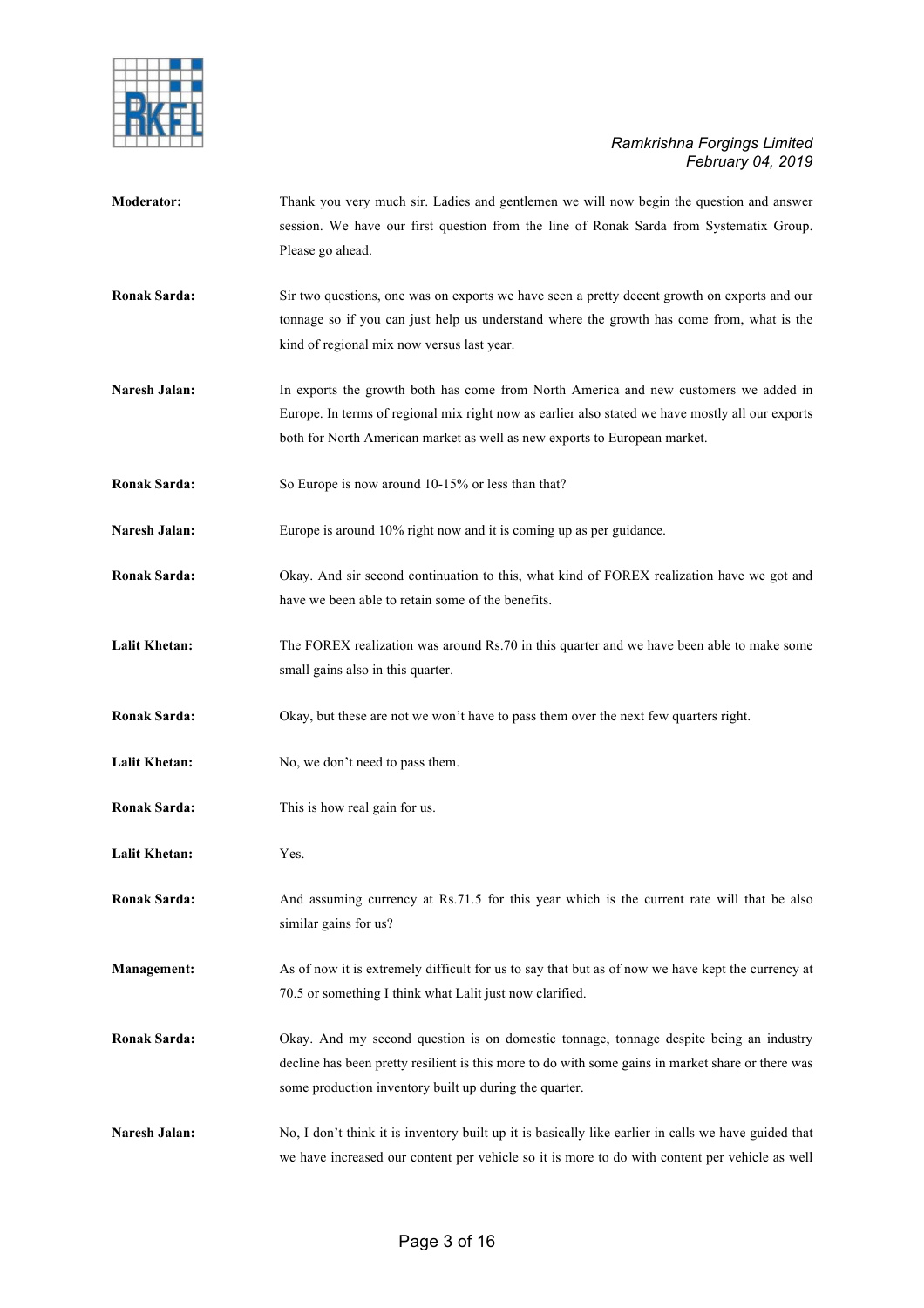

as we have increased our share with current customers. So both being added into resilience in terms of domestic tonnage.

**Ronak Sarda:** Okay. As a clarification on this, some channel check which we did earlier indicated that because industry had some short capacity there were some imports also being done by the OEs in an event of industries what we saw in Q3 and some bit in Q4 are these imports also being curtail and hence the impact won't be as remarkable on sales of us and how it appears or that is not true.

- **Naresh Jalan:** I do not think we will be able to comment on in terms of strategies adopted by the OEMs in terms of curtailment of imports and anything their concern as of now we are working on day to day basis in terms of utilization and seeing how best we can improve our content and the mix to play down on the growth side.
- **Ronak Sarda:** And sir last question on the volume expectation for Q4 and next year, you highlighted in the presentation that you still believe a pre-buying will happen in second half, but given current macro condition do you think that it will look likely?
- **Naresh Jalan:** I think for the current year we stick to our guidance of 1, 40,000 tons which we had indicated at the starting of the year. In terms of next year I think we will cross the bridge when we really are to, I think in the call for the full year that when we provide our guidance and when we have in actual clarity about the market that is when we can comment on the same, as of now we will not be able to comment on the next year what we can achieve.
- **Moderator:** Thank you very much sir. We have next question from the line of Dharmik Patel from ActiveAlpha Group. Please go ahead.
- **Dharmik Patel:** I have two questions, first due to record high backlog of asset flux in the US which is about 10 months and demand has slowed down because of this so has this affected us and how has this affected us and how will this affect us in the long time.
- **Naresh Jalan:** As of now we do not have any indications on the customers, I think there is a backlog of order which is good for us and we continue to ride on the truck demand in the US market as you can see our third quarter results are exports have gone up considerably and we expect this to continue as of now and we do not have any clarity in terms our customers have not come back to us saying that there is slow down or they expect any slowdown going forward for this entire calendar year 19.
- **Dharmik Patel:** Okay. And my second question is if we look at nine months cost of material consumed for December 19 it has gone up by 45% over last year December 18. So what has led to this steep growth and are we pass on the prices to our customers.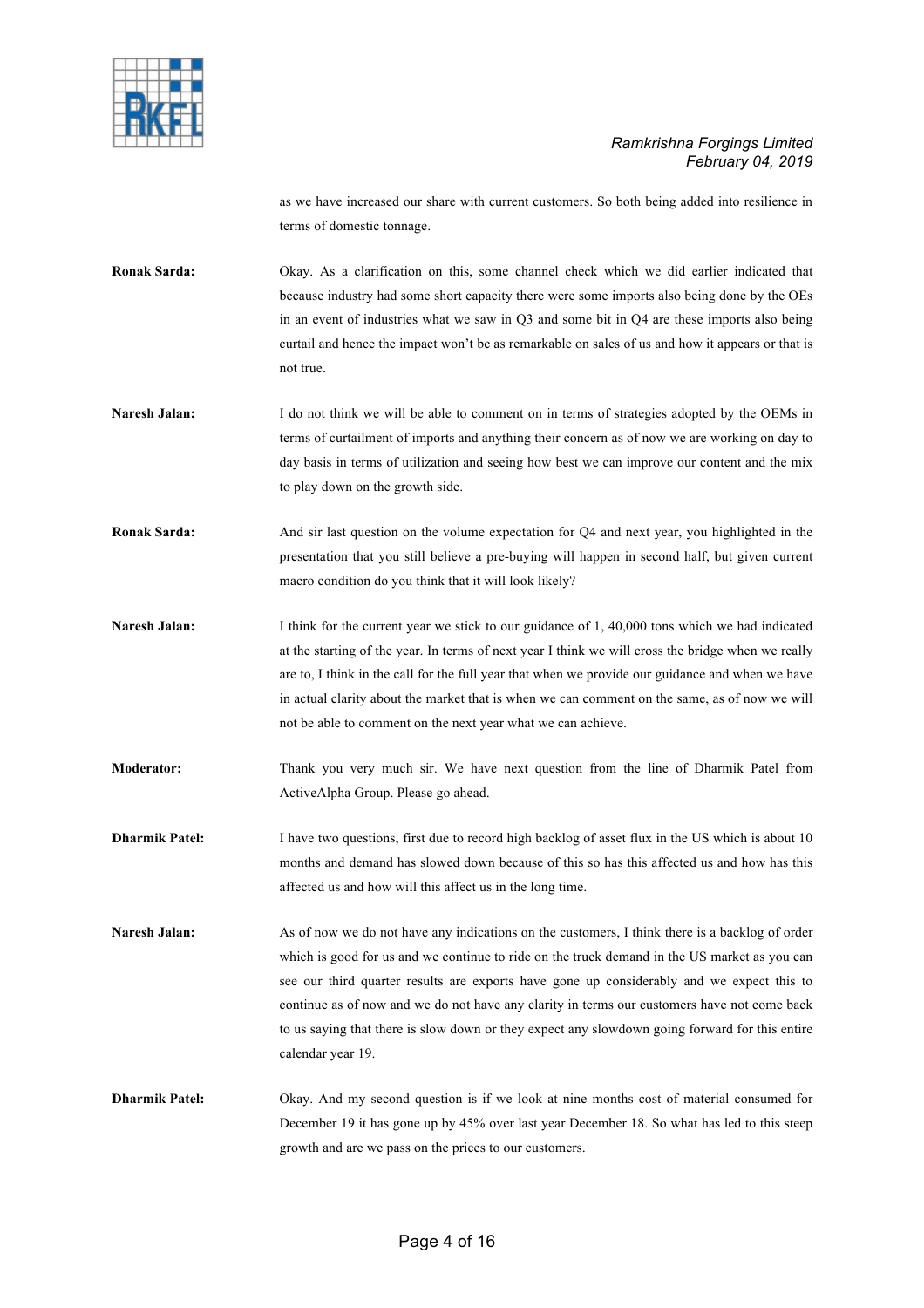

| Naresh Jalan:         | I think 45% if you are seeing raw material consumption increase you are seeing 36% to 40%<br>around revenue increase also but also sudden done there has been a raw material price hike<br>over every quarter in last one and a half years we have seen last six quarters. So obviously that<br>has added to the increase in raw material pricing. Obviously which is added to the raw material<br>cost and expect the raw material increase which has happened in the month of November 18<br>we have passed on all the increases to our OEMs and we expect the increase of November also<br>to be passed on to the OEMs in the current quarter. |
|-----------------------|---------------------------------------------------------------------------------------------------------------------------------------------------------------------------------------------------------------------------------------------------------------------------------------------------------------------------------------------------------------------------------------------------------------------------------------------------------------------------------------------------------------------------------------------------------------------------------------------------------------------------------------------------|
| <b>Moderator:</b>     | Thank you sir. We have next question from the line of Abhishek Jain from HDFC Securities.<br>Please go ahead.                                                                                                                                                                                                                                                                                                                                                                                                                                                                                                                                     |
| <b>Abhishek Jain:</b> | Sir just wanted to understand what is the impact of the change in the axle load norms in your<br>domestic revenue.                                                                                                                                                                                                                                                                                                                                                                                                                                                                                                                                |
| Naresh Jalan:         | I think axle norms change in terms of revenue to me I cannot provide any clarity but yes the<br>volume as you can well see because of that 20% volumes at the OEM level has decreased.                                                                                                                                                                                                                                                                                                                                                                                                                                                            |
| <b>Abhishek Jain:</b> | Okay. So is there any benefit of the utilization rate of the 60,000 and 125,000 MT base line<br>because of the change in the axle load norms basically.                                                                                                                                                                                                                                                                                                                                                                                                                                                                                           |
| Naresh Jalan:         | 60,000 tons we do not have 60,000 tons.                                                                                                                                                                                                                                                                                                                                                                                                                                                                                                                                                                                                           |
| <b>Abhishek Jain:</b> | 63 sorry.                                                                                                                                                                                                                                                                                                                                                                                                                                                                                                                                                                                                                                         |
| Naresh Jalan:         | 6,300 it is. So we cannot isolate and tell you any fresh number basically in overall we have<br>been doing our capacity utilization had the peak level and we continue to hope that we will be<br>able to sustain that slowdown going forward.                                                                                                                                                                                                                                                                                                                                                                                                    |
| <b>Abhishek Jain:</b> | So what is the current capacity to realization in 63 of 125 MT ton.                                                                                                                                                                                                                                                                                                                                                                                                                                                                                                                                                                               |
| Naresh Jalan:         | I think the press plan entirely is at 70% utilization in quarter three.                                                                                                                                                                                                                                                                                                                                                                                                                                                                                                                                                                           |
| Rajesh Mundhra:       | 79%.                                                                                                                                                                                                                                                                                                                                                                                                                                                                                                                                                                                                                                              |
| Naresh Jalan          | Yes, 79%.                                                                                                                                                                                                                                                                                                                                                                                                                                                                                                                                                                                                                                         |
| <b>Abhishek Jain:</b> | Sir one question that is from the other expenditure that was remain flat quarter-on-quarter in<br>absolute terms despite the strong jump in export revenue, so is there any particular FOREX<br>gain so it's there or something you have taken some cost control majors that helped to control<br>your other expenditure?                                                                                                                                                                                                                                                                                                                         |
| <b>Management:</b>    | There is no such control because we have only the exports we do not have anything on the cost<br>side and we monitor it quite regularly and there are and we take a call according to the market                                                                                                                                                                                                                                                                                                                                                                                                                                                  |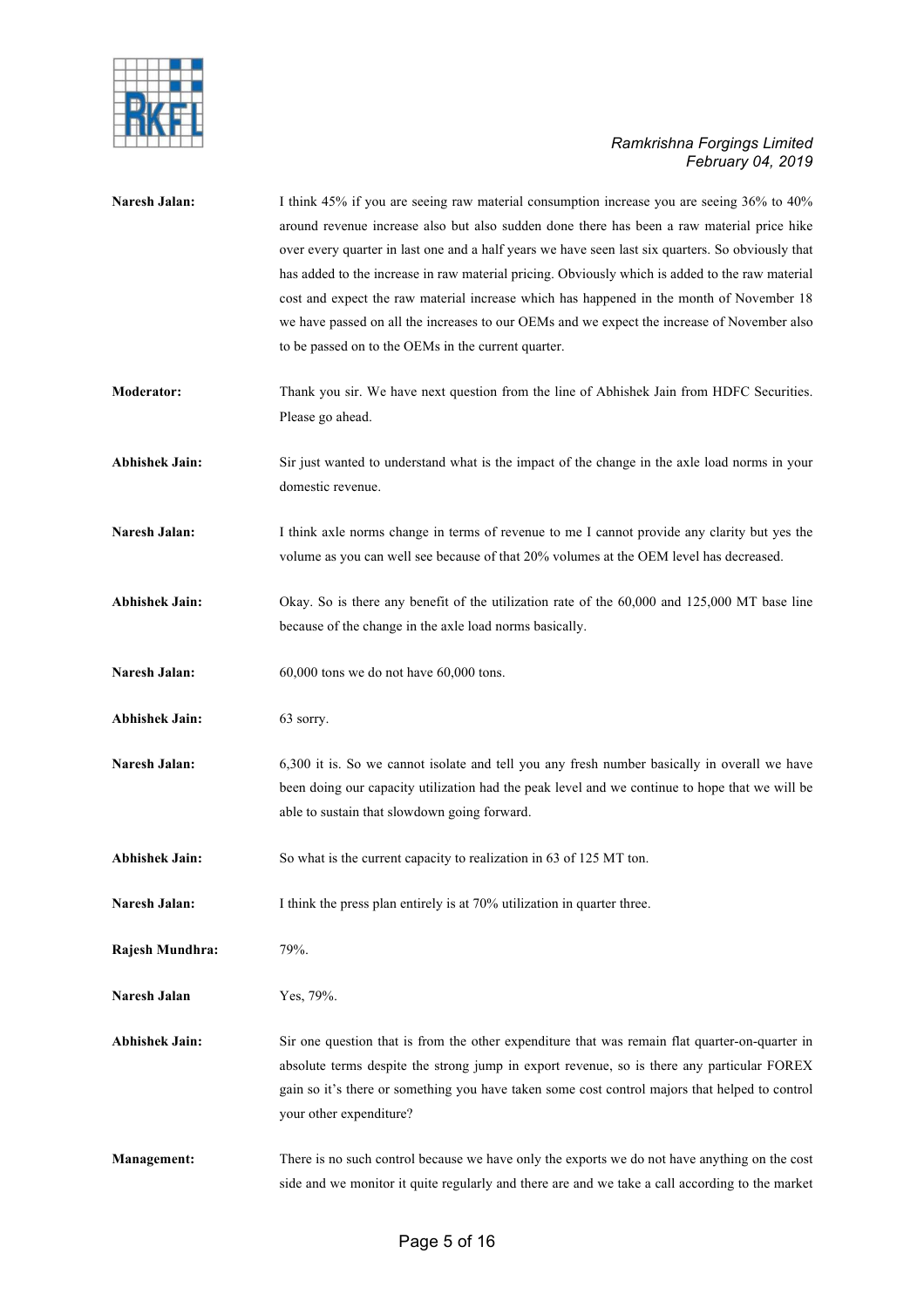

situation and we are very conservative on the FOREX front and that is why there is only small gains each quarter there are no other things on the FOREX.

- **Abhishek Jain:** So basically our net sales have gone up 7% quarter-on-quarter but the other expenditure that was remain flat so just wanted to understand the reason basically so what are the key factors which have to control other expenditure during this quarter.
- **Management:** I think with the volume jump and with the volume sale of we have been able to control our rate cost and other cost very much robustly in terms of our exports.
- **Abhishek Jain:** Okay. And sir my last question is related with your CAPEX plan and debt determinant plant for the FY19 and 20.
- Naresh Jalan: No, already in the last quarter we have already given our CAPEX plan the new plant which we are going to setup and I think there is no change into it and basically we are waiting and watching the market conditions and accordingly we will come back to you if there is any change in our CAPEX plan going forward.
- **Abhishek Jain:** So sir what is the current debt?
- **Rajesh Mundhra:** Current debt is 850 crore.
- **Abhishek Jain:** Net debt?
- **Rajesh Mundhra:** Yes net debt is 850 crore.
- **Moderator:** Thank you sir. We have next question from the line of Bharat Gianani from Sharekhan. Please go ahead.
- **Bharat Gianani:** Just follow up on the question asked just previously so the CAPEX plan you said through the last year I think your guidance was about for FY19 was about 100-120 crore and for the next year was about 300 to 350 crore so is that right can you just clarify for the benefit of all.
- **Naresh Jalan:** Yes, that is right I think and to be more clear about it next year CAPEX plan is still volatile we are watching the market conditions and we will come back to you in our full year results call with our firm CAPEX plan, in case there is any change we will update the investors accordingly.
- **Bharat Gianani:** And just on the clarification what is the gross debt then if the net debt is 850 crore.
- **Naresh Jalan:** As of that gross debt, net debt everything is 850 crore total debt to the company is 850 crore.
- **Bharat Gianani:** As of now, and next year you forcing any increase in the debt.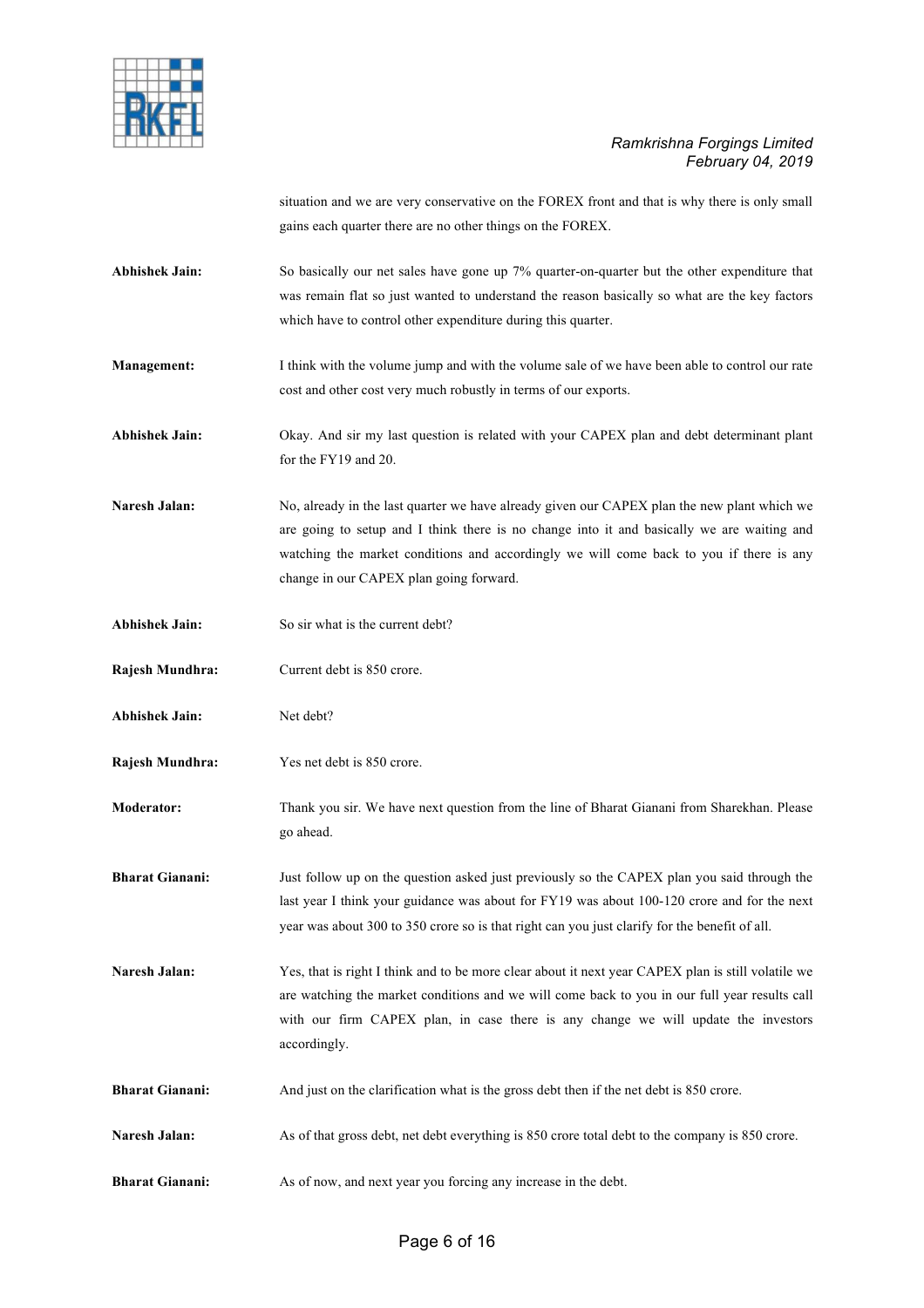

| Naresh Jalan:   | As of now unless we have a CAPEX plan freezed in terms we have already our CAPEX plan<br>freezed but in terms because of the market volatility and the current slowdown in the market<br>we are basically we are postposed the entire CAPEX and we expect to have a clarity in the full<br>year call with exact number of the CAPEX which we would like to go ahead and do it vis-à-vis<br>the market situation and then we will have more clarity but as of what we mentioned in the last<br>quarter call also we do not expect our debt in terms of our CAPEX to go up in case we go<br>ahead and do the CAPEX also we do not expect our debt to go or significantly we will be<br>within the guidance of $(+/-5%)$ and we continue to be with that. |
|-----------------|--------------------------------------------------------------------------------------------------------------------------------------------------------------------------------------------------------------------------------------------------------------------------------------------------------------------------------------------------------------------------------------------------------------------------------------------------------------------------------------------------------------------------------------------------------------------------------------------------------------------------------------------------------------------------------------------------------------------------------------------------------|
| Moderator:      | Thank you sir. We have next question from the line of Anupam Goswami from SMIFS. Please<br>go ahead.                                                                                                                                                                                                                                                                                                                                                                                                                                                                                                                                                                                                                                                   |
| Anupam Goswami: | Sir my first question is kind of broad based, you mentioned about your content or vehicle has<br>gone up and that is why we see a domestic volume growth in spite of the industry slowdown so<br>I wanted to know where we stand in the content per vehicle and how much more we can grow<br>in that and would it compensate any slowdown in the industry and compensate higher content<br>if we sell.                                                                                                                                                                                                                                                                                                                                                 |
| Naresh Jalan:   | We will not be able to provide you the exact percentage or number to the content per vehicle<br>but vis-à-vis or earlier concentration we have been able to develop many more new<br>components and as well as many more new ranges in terms of other vehicles which are<br>concerned the OEMs to basically mitigate the risk of the slowdown and I think we have done a<br>good job over last quarter mitigating the same and we continue to expect that going forward<br>we will be able to mitigate the slowdown as much as possible with the current market scenario<br>with the changes we have done to our production in terms of making more changes to align<br>with the OEMs requirement.                                                     |
| Anupam Goswami: | And sir if you can give us broadly on the US classic trust because what we used to see around<br>$40,000, 40,000$ - $45,000$ levels in the order book, order numbers now it has come down to<br>almost 20,000. So how the 2019 would we play out, would it be somehow slower than the<br>2018 or we can expect a flattish or something like that.                                                                                                                                                                                                                                                                                                                                                                                                      |
| Naresh Jalan:   | No, I am not able to understand your question can you repeat please.                                                                                                                                                                                                                                                                                                                                                                                                                                                                                                                                                                                                                                                                                   |
| Anupam Goswami: | I wanted to know the US classic market how much because the order backlog numbers have<br>come down and how it is going to plan in the 2019 would it recovery from the last two load<br>numbers that has come or it would be trend in that region.                                                                                                                                                                                                                                                                                                                                                                                                                                                                                                     |
| Naresh Jalan:   | I have earlier replied to this question as of now we have not heard anything from the customer<br>we still have healthy order book and healthy signs of customer schedules over 2019 the<br>calendar year 2019 and we expect to continue and with the third quarter export numbers you<br>can well understand that we have no slow down effect as of now on any of our orders from                                                                                                                                                                                                                                                                                                                                                                     |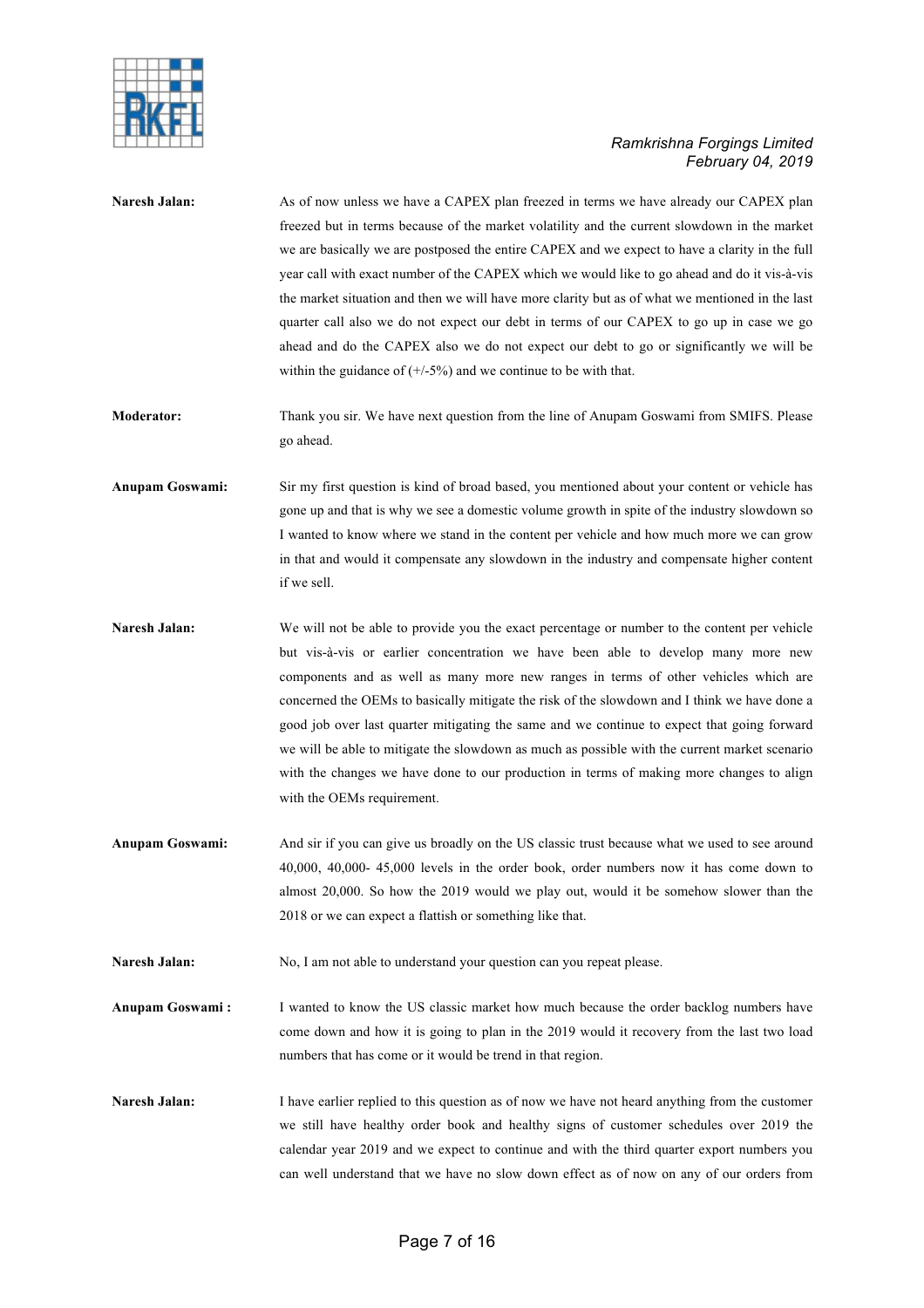

OEMs in North America because of any cut down in schedules or any backlog cut down we still here or we are back from the customer that they have quite a robust order book over 2019.

**Anupam Goswami:** And sir if you can compare the US market with European market how much potential and how much prospect you have seen European market in comparison to the US market sir.

**Naresh Jalan** We are not comparing any market right now in Europe market as per guidance we have been able to do well in the last quarter and we continue to see new customers, new order book from the European customers, as per our guidance we expect and we are very confident that by 2020 we will be having a robust order book almost 30% of our exports will be to European OEMs.

**Moderator:** Thank you sir. We have next question from the line of Amyn Pirani from Deutsche Bank. Please go ahead.

**Amyn Pirani:** Sir my first question is on may I know the expected increase in content of vehicle which may happen post BA6 so #A do you think it is going to be substantial and if yes then what is the kind of increase in content of vehicle that we could see.

**Naresh Jalan:** No, I think as of now we will not be able to tell you anything post BA6 what is going to be the content of vehicle and my reply to the earlier question also to one of the investors we don't map in terms of percentage to offer content to any vehicle and we will not be able to give you any percentage in terms of content per vehicle we are basically enjoying a greater premix with our OEMs and we have changed our production system to more align with day to day changes which are happening at the OEM and to ensure that we are able to mitigate the risk of slow down as much as possible.

**Amyn Pirani:** Right, no fair enough I understand that my question was more about ones the BA6 vehicles come in obviously they will have lot of difference with the existing vehicles are there any opportunities in your to the components that you supply are there any opportunities for you to do more than what you are doing that is what my question is.

Naresh Jalan: There is only changes into the crankshaft because if I don't think there are going to be any major changes in terms of BA6 on to the axles the major changes which are going to come into the engine we only exhibit few components in terms of arranges there is crankshaft and connecting rods which are going to have change and as of now we have a very minuscule exposure into crankshaft and connecting rods so we do not expect any major change going forward.

**Amyn Pirani:** Okay. Understood and sir just on the US market so obviously there has been a decline in order but that is also because the industry is running at fully capacity, for this year you are saying that as of the guidance that you have got you should still be growing, but at the same time you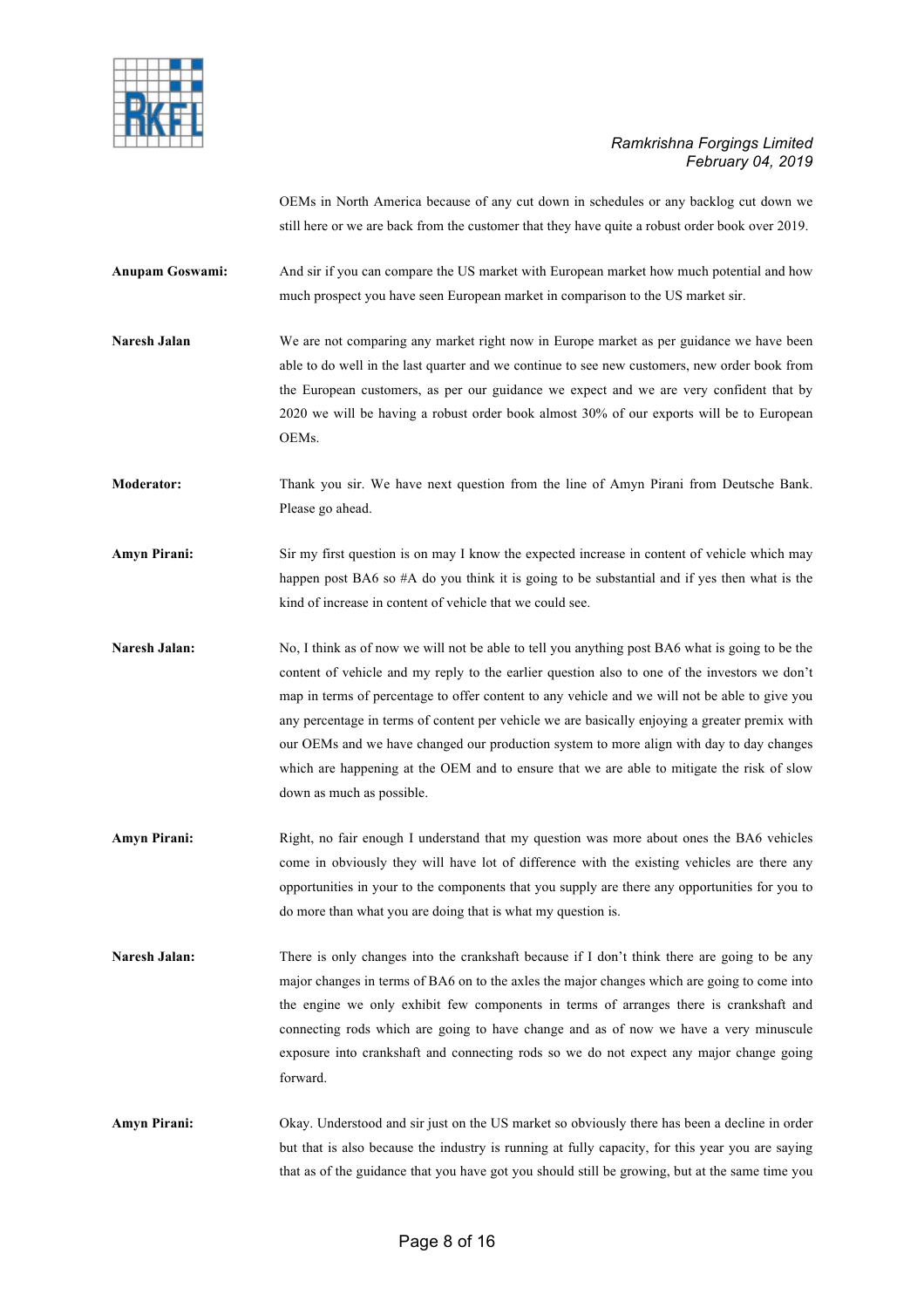

have been talking about the 300 to 350 crore CAPEX for next year which you are saying that it is dependent on the market conditions so is it a flexible kind of CAPEX or is it something that you will have to any way spend with a lag of maybe three or four months or is it something that you can delay significantly because as of now there are worries and nobody knows that in FY21 you would have a slowdown in both India and the US.

- **Naresh Jalan:** No, we do not have any compulsion in terms of our CAPEX and we are flexible in terms of delaying the CAPEX or maybe making changes to remain better off in the market so that is the reason what I have clearly said that we are three months, we have almost three and half months in hand wherein we will be having much more clarity in terms way the market is going. So accordingly in case there are any significant changes we will come back and inform to the investors.
- **Moderator:** Thank you sir. We have next question from the line of Viral Shah from ACM Investments. Please go ahead.
- **Viral Shah:** Sir my question is again pertaining to the US North American Classic trucks because last year in 2018 we saw almost 60% jump in the truck orders you expect again 2019 first half would be better but if you see the average run rate monthly basis around 40,000 units should you expect you can see growth over that number.
- **Naresh Jalan:** I think to be very conservative on the side we as of now we are aware that this year is going to be a worst year expected lines are that it is going to be similar to 2018 and as of now all the OEMs are running to full capacity, guidance available with us in terms of OEM or our customers is that we are going to have similar or better order book over this calendar year, anything beyond that I think when we come for the full year results we will have much more clarity going into FY19 and 20 so we will be able to come back on that.
- **Viral Shah:** Okay. And sir my second question is regarding what kind of revenue you contribute from the class 8 as compared to class 5 and 7.
- Naresh Jalan: No, I think we have not broken this class 8, class 5, total my North American volume is between class 8, class 5 and class 7.
- **Viral Shah:** Okay. And sir out of the export the Europe contribute 10%, remaining from North America only.
- **Naresh Jalan:** North America there are small amounts from Turkish market then it is Indonesian market so they are all within 1 or 2% taken all put together. North American market has a significant exposure to my exports.
- **Viral Shah:** Sir would be how much sir 50% ,60% , 70%?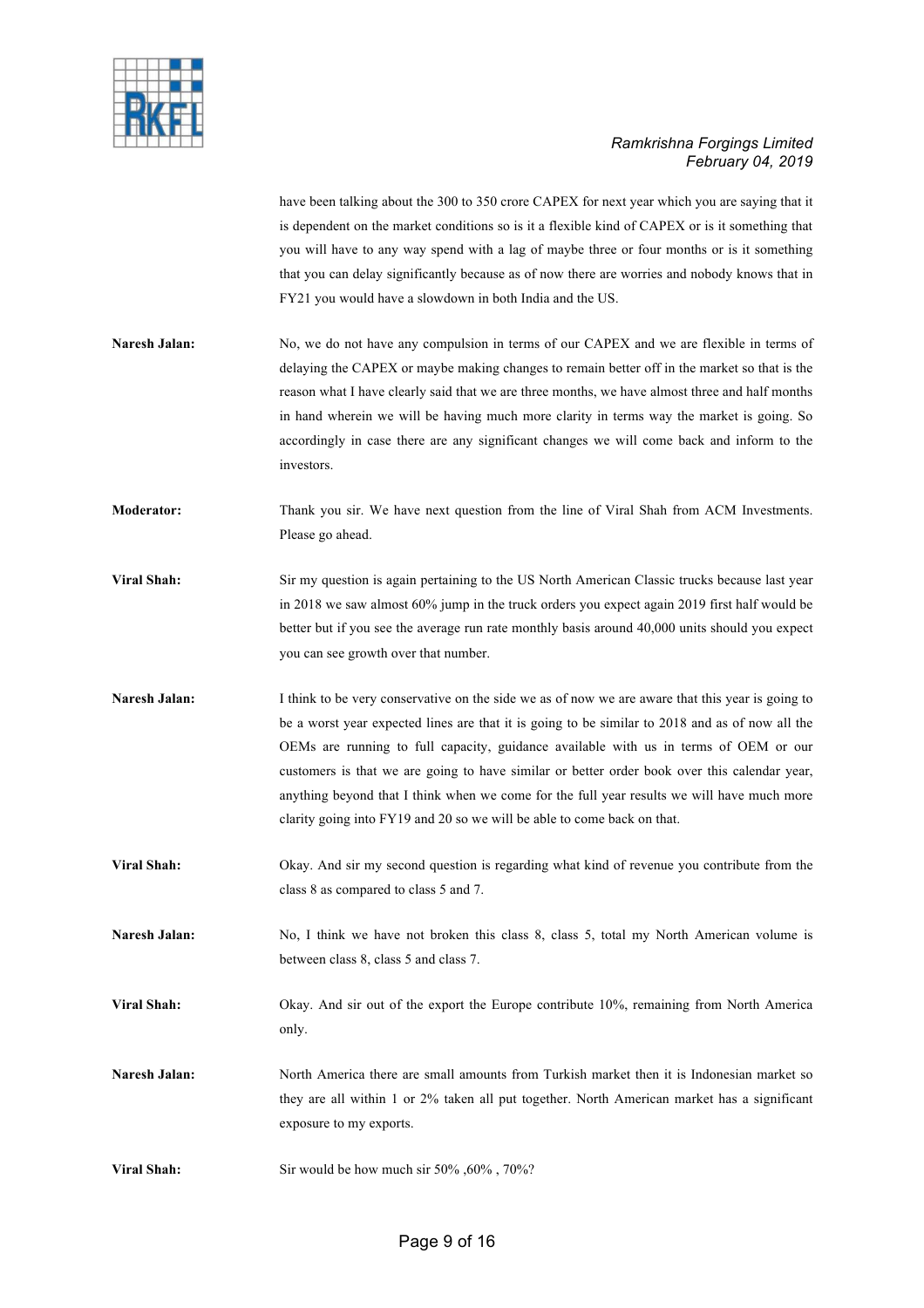

| Management:          | Around 80-85%.                                                                                                                                                                                                                                                                                                                                                                                      |
|----------------------|-----------------------------------------------------------------------------------------------------------------------------------------------------------------------------------------------------------------------------------------------------------------------------------------------------------------------------------------------------------------------------------------------------|
| Viral Shah:          | Okay, and sir do you expect the pre buying or scrap age policy would again help domestic<br>market to revise the sales.                                                                                                                                                                                                                                                                             |
| Naresh Jalan:        | As an optimistic promoter or entrepreneur of the company we always expect some good<br>things to happen to revive the market we never expect the market to revel languishing at this<br>stage.                                                                                                                                                                                                      |
| <b>Viral Shah:</b>   | Because sir last year we have seen Q4 FY18 the base is very high so growing above that base<br>would be very difficult.                                                                                                                                                                                                                                                                             |
| Naresh Jalan:        | I think at the growth level what we have said that we will stick to our guided numbers of<br>1,40,000 tons of the year and we still stick to that guidance and we hope that we should be able<br>to do above 1,40,000 and better.                                                                                                                                                                   |
| Viral Shah:          | And sir what is your current capacity utilization.                                                                                                                                                                                                                                                                                                                                                  |
| Naresh Jalan:        | Of the overall plant it is around 90%, but at the press plant it is close to 79%.                                                                                                                                                                                                                                                                                                                   |
| <b>Viral Shah:</b>   | And sir even without continuing with the CAPEX do you expect you can able to fulfill the<br>growth which would be there in 2019.                                                                                                                                                                                                                                                                    |
| Naresh Jalan:        | If at all yes, I do not think that CAPEX or no CAPEX we will be able to continue to feed the<br>market and we will be able to sustain the growth. CAPEX can give us an added, CAPEX only<br>would have been given us a significant growth in FY21 which is still off earlier.                                                                                                                       |
| <b>Moderator:</b>    | Thank you sir. We have next question from the line of Vijay Sarthy from Anand Rathi. Please<br>go ahead.                                                                                                                                                                                                                                                                                            |
| <b>Vijay Sarthy:</b> | Sir if you look at Q3 domestic average realization is down sequentially by 2% does it mean<br>that we have had lesser value addition products being sold to OEMs this quarter because we<br>have seen some of the higher tonnage vehicles falling it's proportion. That is the first question.                                                                                                      |
| Naresh Jalan:        | No, like I had earlier said in the call that November steel price increase has yet to be passed on<br>to the OEMs so that has not been taken into the revenue also, one thing which I would like to<br>clarify that in case of all raw material price increases we are only able to pass on the raw<br>material increases, we are not getting any profits on terms of raw material price increases. |
| Vijay Sarthy:        | But, I am sure you will make money on the value addition that you do right.                                                                                                                                                                                                                                                                                                                         |
| Naresh Jalan:        | We only make, so the value addition does not change over quarter-on-quarter raw material<br>price increase or decrease does not give us any extra profitability it is just a pass on. So                                                                                                                                                                                                            |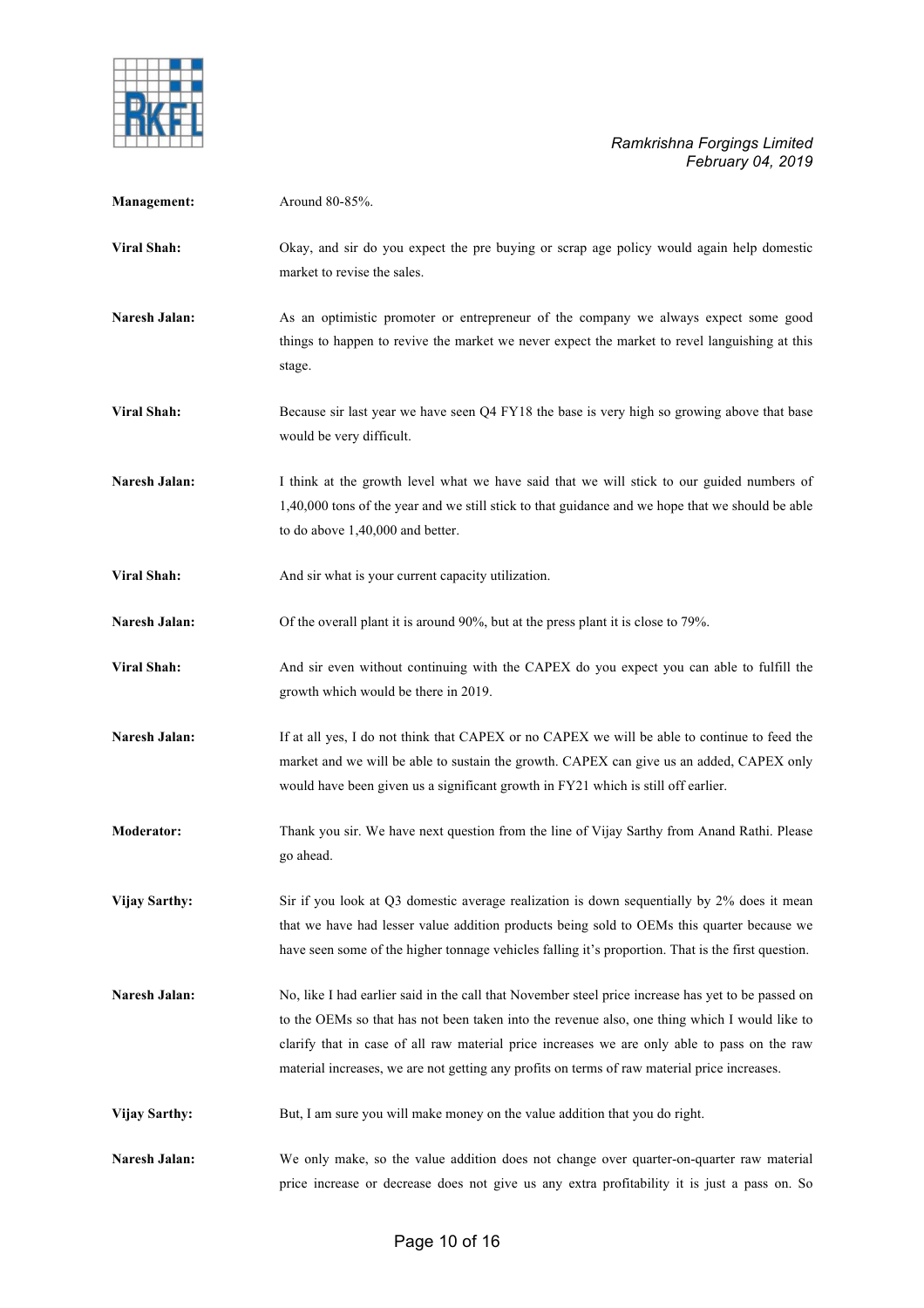

obviously it affects the revenue but it does not affect the conversion or it does not affect the gross margins which we earn out of our production.

**Vijay Sarthy:** Sir but between 2Q FY19 and 3Q FY19 the proportion of say the 35 ton or a 25 ton vehicles that proportion has come down where you have greater presence also given that the OEM.

**Naresh Jalan:** I think this proportion change always flexibility into production planning is always there but that does not significantly change any conversion or any gross margin basically if you see over last five quarters there has been a considerable raw material price increases so all raw material prices down not increase our bottom line expectations so obviously that is a pass on but that did not add any profit to us.

**Vijay Sarthy:** Okay. So hypothetically if assigning to the current proportion of higher ton vehicles were to fall down by another 200-300 basis next year for some reason you are saying that, that will not alter your gross margin, that will not alter your capacity utilization.

Naresh Jalan: That will not alter my capacity utilization significantly.

**Vijay Sarthy:** Second thing on the CAPEX I just want to understand given the current capacity what will be your full blown revenue because I am getting a sense that I things were to grow very rapidly for some reason next year then you might even miss out on achieving your revenue growth if you do not hesitate to put a CAPEX now, so I am just trying to understand where we stand.

Naresh Jalan: I think we are not hesitating to put up the CAPEX I would again like to clarify there is no hesitation in terms of CAPEX but we would like to have a prudent management of our debt. We would not like to keep on, add on keeping on adding assets at the cost of debt and we later on just wait for market to go up, obviously we would like to go and add capacities with the internal approvals which we have and not add huge debt on the company. So we are basically trying to manage and be prudent in terms of our debt management.

**Vijay Sarthy:** What is peak revenue that you will earn from the current capacity?

**Naresh Jalan:** I cannot give number to the peak revenue but obviously we can from 1,40,000 after achieving 1,40,000 tons also we can grow the current asset but almost about 15% in terms of tonnage if the recovery be V shaped and there is enough schedules we can obviously increase the tonnage or utilization improvement in overall capacity by 15%.

**Vijay Sarthy:** Final question sir if I may, so in Europe how many customers we have acquired and what is the traction there, I know we are going from scratch but how many customers we have today what are the plans.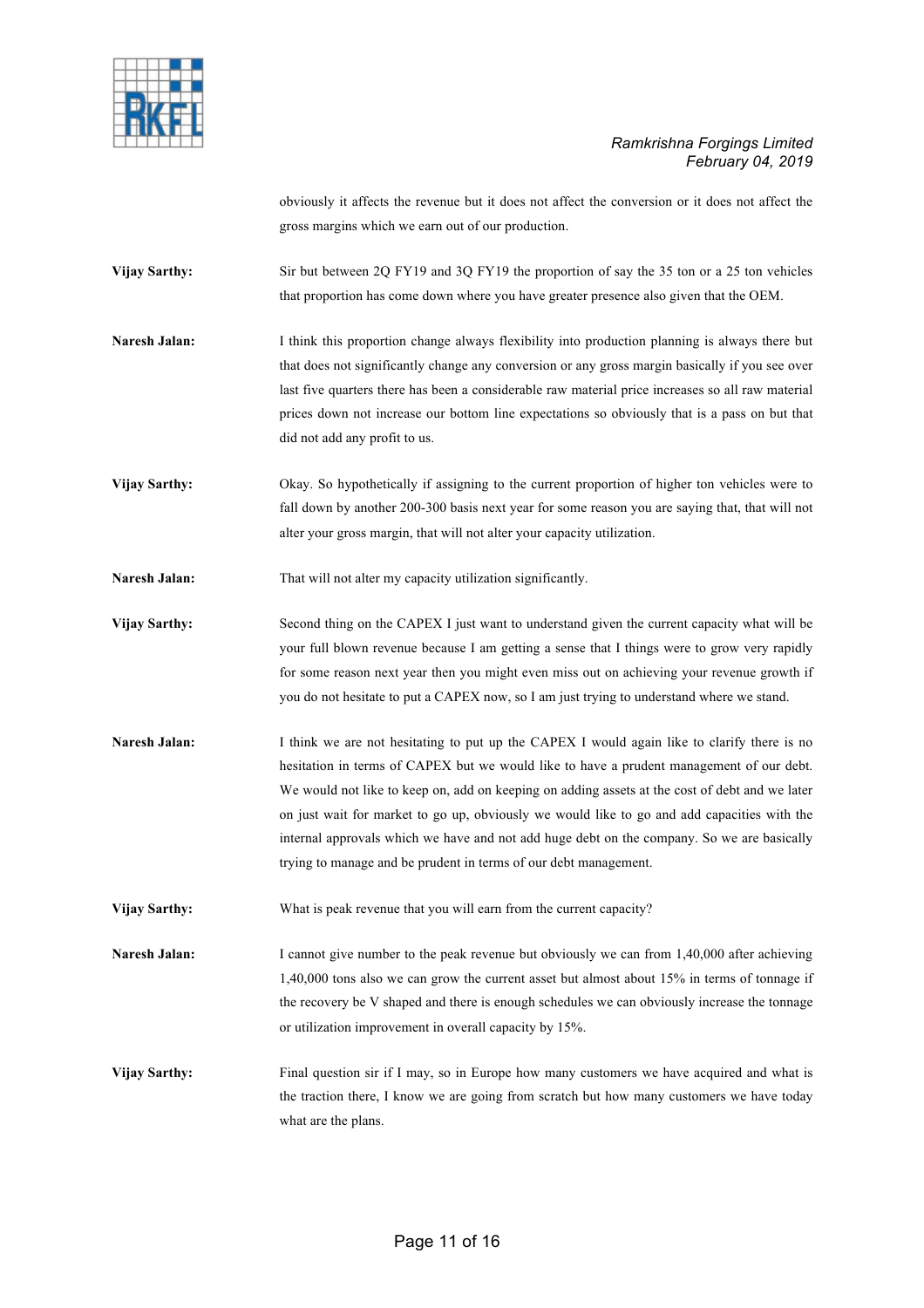

| Naresh Jalan:        | As of now we have only one large customer which we have already informed all our investors<br>long back about three quarters back. Two more new customers are there in the pipeline, I think<br>the investors will very soon here about them in next couple of quarters and with this two<br>customers I think we will be almost at 80% of all the OEMs available in Europe and we expect<br>overall in next two years 30% of our export revenues to be from Europe.                                                                                                   |
|----------------------|------------------------------------------------------------------------------------------------------------------------------------------------------------------------------------------------------------------------------------------------------------------------------------------------------------------------------------------------------------------------------------------------------------------------------------------------------------------------------------------------------------------------------------------------------------------------|
| Vijay Sarthy:        | And does this alter your working capital cycle because the increase in proportion towards<br>Europe business as supposed to North America so does that alter your working capital cycle.                                                                                                                                                                                                                                                                                                                                                                               |
| Naresh Jalan:        | My debt guidance does not change with all these things have been factored well when we have<br>given our debt guidance of remaining at plus minus 5% of our current debt.                                                                                                                                                                                                                                                                                                                                                                                              |
| <b>Vijay Sarthy:</b> | Okay. So basically my inference is so your nothing happens when the OEM falls in the high<br>proportion your capacity utilization does not substantially change which means your EBITDA<br>per ton or gross profit per ton should not materially be deteriorating even in the.                                                                                                                                                                                                                                                                                         |
| Naresh Jalan:        | Gross profit per ton I would like to again clarify it with you that in case there it only will<br>remain stable in case the raw material or ingredient products remain at a stable regime, in case<br>there is an unexpected increase in terms of pricing in steel gross margins can get affected going<br>forward.                                                                                                                                                                                                                                                    |
| Vijay Sarthy:        | --33:32 on price sir, in terms of raw material pricing but share mix can we expect the current<br>gross profit per ton of 63 or 64 or cater more?                                                                                                                                                                                                                                                                                                                                                                                                                      |
| <b>Management:</b>   | No.                                                                                                                                                                                                                                                                                                                                                                                                                                                                                                                                                                    |
| <b>Moderator:</b>    | Thank you sir. We have next question from the line of Anupam Goswami from SMIFS. Please<br>go ahead.                                                                                                                                                                                                                                                                                                                                                                                                                                                                   |
| Anupam Goswami:      | Sir my question is on the pre-buying as of now we have not seen any spur in the pre-buying for<br>the BA6 and also we know that BA6 vehicle will be costly by 1 lakh to 2 lakh and so when can<br>we see that and any information or light on the OEM side have they spur up their production or<br>is it that they have lot of inventories in hand.                                                                                                                                                                                                                   |
| Naresh Jalan:        | I think you are asking this question to wrong people I think this question should be to more to<br>the OEM side because Tata Motors or Leyland or this people can comment on what they see<br>on the pre-buy side because I am not the right person or we are not the right people to answer.<br>What is expectation in terms of pre-buying. As an entrepreneur yes we are obviously we<br>except markets to improve post the NBFC financing getting normalized and as well as interest<br>rate expectation of cut in interest rate we expect markets to again revive. |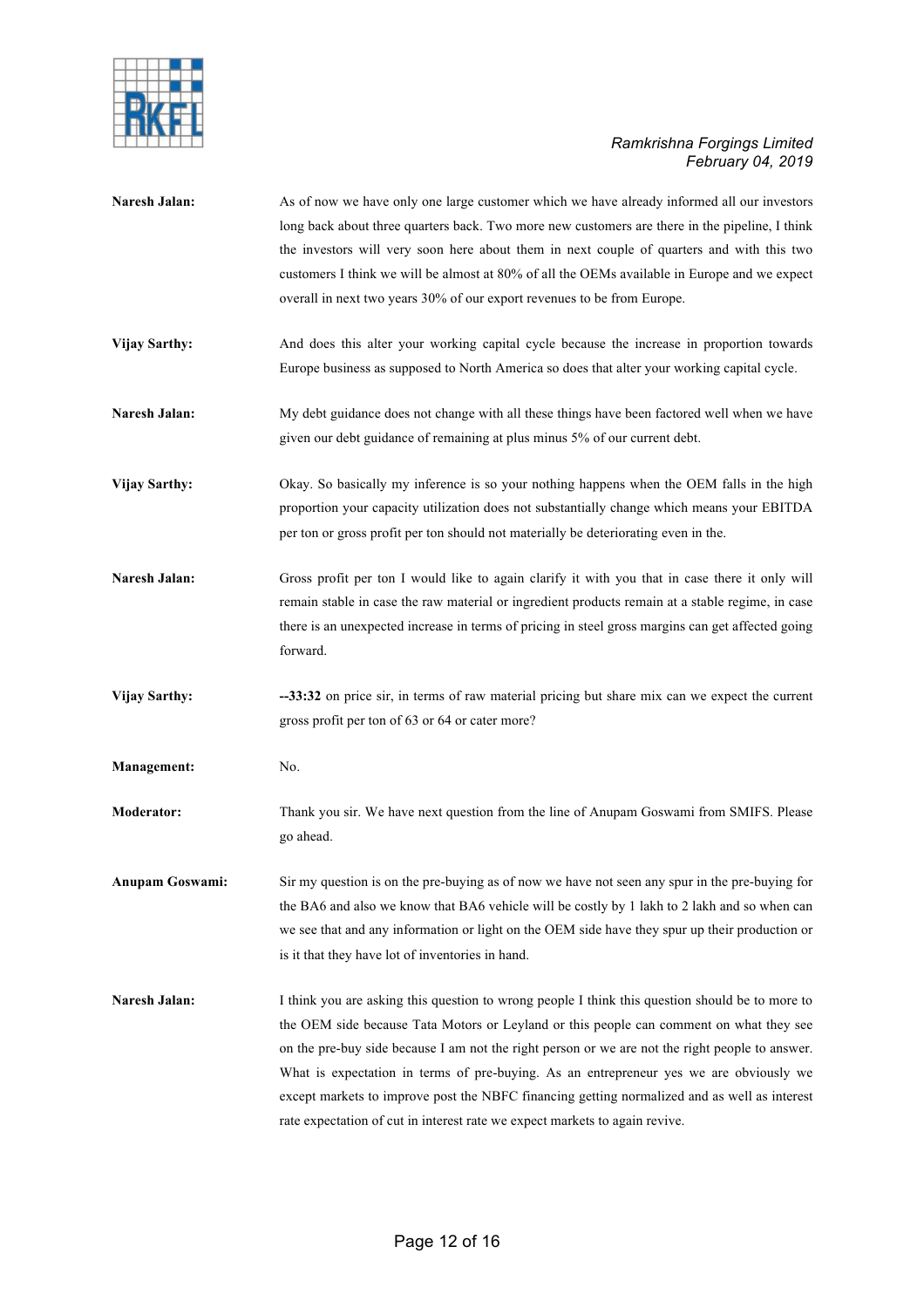

| Anupam Goswami:        | Okay. And for our domestic market how much do we sell to or to medium commercial<br>vehicles or do we have any exposure                                                                                                                                                                                                                                   |
|------------------------|-----------------------------------------------------------------------------------------------------------------------------------------------------------------------------------------------------------------------------------------------------------------------------------------------------------------------------------------------------------|
| Naresh Jalan:          | I think our entire exposure is to commercial vehicles maybe light vehicle medium and heavy<br>all taken and we do not classify anything as heavy or medium or light.                                                                                                                                                                                      |
| <b>Moderator:</b>      | Thank you sir. We have next question from the line of Bharat Gianani from Sharekhan. Please<br>go ahead.                                                                                                                                                                                                                                                  |
| <b>Bharat Gianani:</b> | I just had one query, what is the gross block figure expected for FY19.                                                                                                                                                                                                                                                                                   |
| <b>Lalit Khetan:</b>   | You are asking gross block?                                                                                                                                                                                                                                                                                                                               |
| <b>Bharat Gianani:</b> | Yes.                                                                                                                                                                                                                                                                                                                                                      |
| <b>Lalit Khetan:</b>   | It remains at around 1000. It might be around 1100                                                                                                                                                                                                                                                                                                        |
| <b>Moderator:</b>      | Thank you sir. We have next question from the line of Ronak Sarda from Systematix Group.<br>Please go ahead.                                                                                                                                                                                                                                              |
| <b>Ronak Sarda:</b>    | Just a follow up you highlighted your content has gone up with the domestic customers sir can<br>you help us understand what exactly is the increase related to.                                                                                                                                                                                          |
| Naresh Jalan:          | It is related to Axle components as well as it is related to gear box component, transmission<br>components of the vehicles.                                                                                                                                                                                                                              |
| <b>Ronak Sarda:</b>    | So basically are we machining more or are we adding?                                                                                                                                                                                                                                                                                                      |
| Naresh Jalan:          | No, we have developed new components for them we have added a new component as well as<br>we have added value addition on the existing components.                                                                                                                                                                                                        |
| <b>Ronak Sarda:</b>    | Okay. And sir the incrementally everything which we do, the value addition which we do is as<br>profitable as the current business because despite lot of raw material price increase our<br>EBITDA margin has steadily gone up. So how should one look at it?                                                                                            |
| Naresh Jalan:          | I think there are two factors to it yes obviously if anything is non-profitable we will not go<br>ahead and do that so obviously anything what we are doing right now is profitable and also<br>with the utilization being better we are able to reduce our fixed cost exposures and by which<br>we are able to maintain and improve our overall margins. |
| <b>Moderator:</b>      | Thank you sir. We have next question from the line of Basudeb Banerjee from Ambit Capital.<br>Please go ahead.                                                                                                                                                                                                                                            |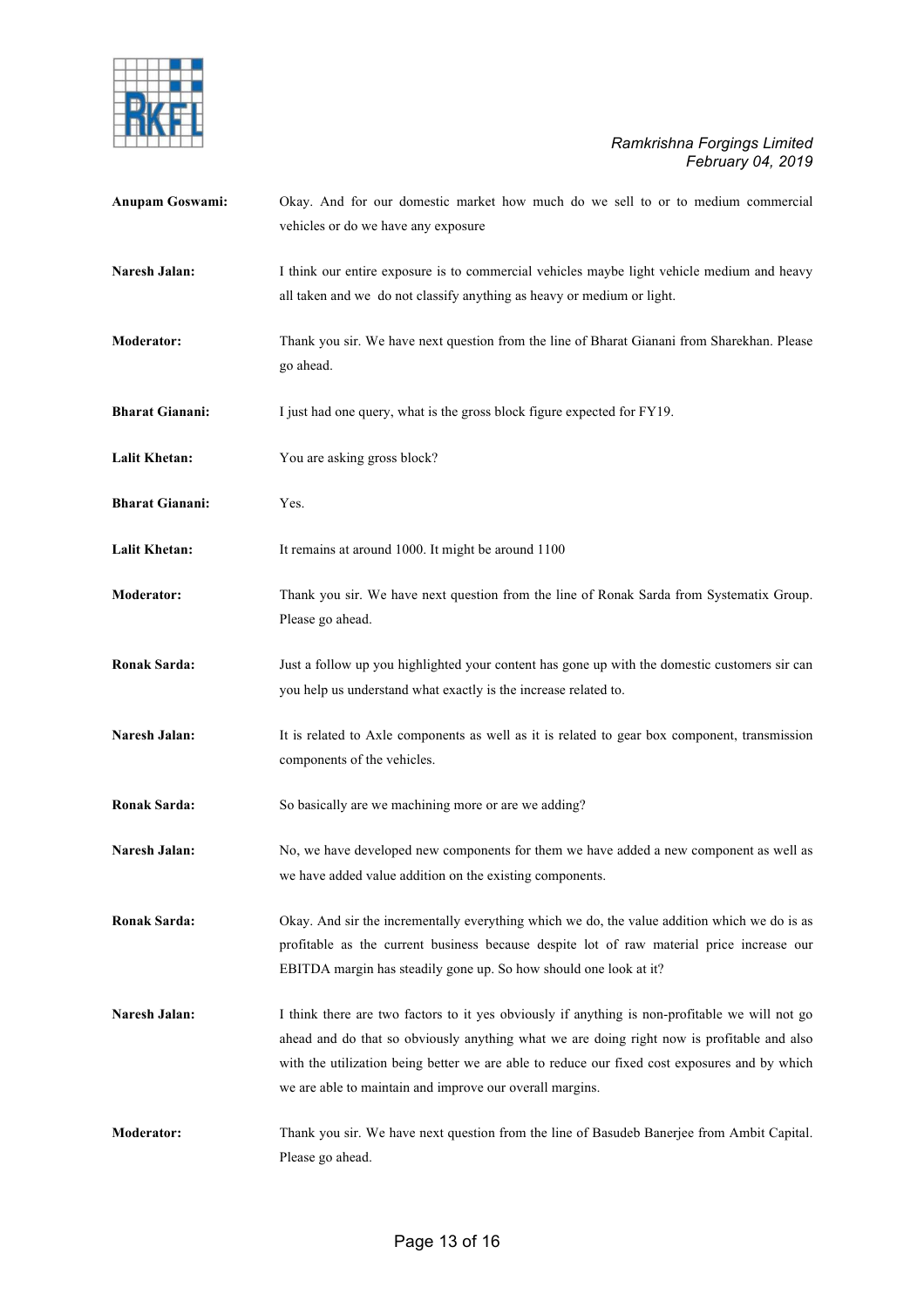

| <b>Basudeb Banerjee:</b> | I missed out in the earlier part few questions, one in the reported number depreciation looks<br>much higher compared to last few quarters anything you mentioned earlier which I missed out.                                                                                                                                                                                                                                                                                                                                   |
|--------------------------|---------------------------------------------------------------------------------------------------------------------------------------------------------------------------------------------------------------------------------------------------------------------------------------------------------------------------------------------------------------------------------------------------------------------------------------------------------------------------------------------------------------------------------|
| Naresh Jalan:            | No, I think we have clarified in our presentation why our depreciation has gone up basically it<br>is due to the about 90 crore capitalization we have done in last two quarters. And with capacity<br>utilization improving there is basically all the equipment's are running on three shifts, so the<br>depreciation also has increased accordingly.                                                                                                                                                                         |
| <b>Basudeb Banerjee:</b> | Okay. And as you mentioned what is the production out of the 12,500 ton this quarter.                                                                                                                                                                                                                                                                                                                                                                                                                                           |
| Rajesh Mundhra:          | It was running at around 75%.                                                                                                                                                                                                                                                                                                                                                                                                                                                                                                   |
| <b>Basudeb Banerjee:</b> | And sir if one can briefly highlight what has been the utilization of the money raise from<br>secondary market year back, what were the plans earlier and till date has it been implemented<br>or it is still pending?                                                                                                                                                                                                                                                                                                          |
| Management:              | I have not understood your question can you repeat.                                                                                                                                                                                                                                                                                                                                                                                                                                                                             |
| <b>Basudeb Banerjee:</b> | So the QIP money raised so how has it been implemented till now.                                                                                                                                                                                                                                                                                                                                                                                                                                                                |
| <b>Management:</b>       | Basically the QIP money which was raised was basically for the acquisition that point of time<br>but since we have not made any acquisitions because we did not get a target at our value so<br>basically the same has been kept for reducing our working capital for this as of now. And we<br>are using part by part for the CAPEX we have announced.                                                                                                                                                                         |
| <b>Basudeb Banerjee:</b> | And last two things, I missed out so what is the overall CAPEX guidance for this year and next<br>year as of now?                                                                                                                                                                                                                                                                                                                                                                                                               |
| Naresh Jalan:            | I think I clarified in the call earlier that as of now next year CAPEX plan we have postponed or<br>we have delayed the CAPEX for the next year and we will be coming with the exact CAPEX<br>numbers in the overall year full year results when we have our call then we will be able to<br>guide the investors more on the CAPEX plan. We are watching the market very carefully and<br>as of now we expect changes to this CAPEX plan and if whatever changes we will come back<br>to the investor in the last quarter call. |
| <b>Basudeb Banerjee:</b> | And this year.                                                                                                                                                                                                                                                                                                                                                                                                                                                                                                                  |
| <b>Management:</b>       | Rajesh what is the full year number this year.                                                                                                                                                                                                                                                                                                                                                                                                                                                                                  |
| Rajesh Mundhra:          | As, I said earlier it will be round about 90 to 100 crore of the CAPEX for machining and the e-<br>treatment capacity that you said earlier, that will be in full this year.                                                                                                                                                                                                                                                                                                                                                    |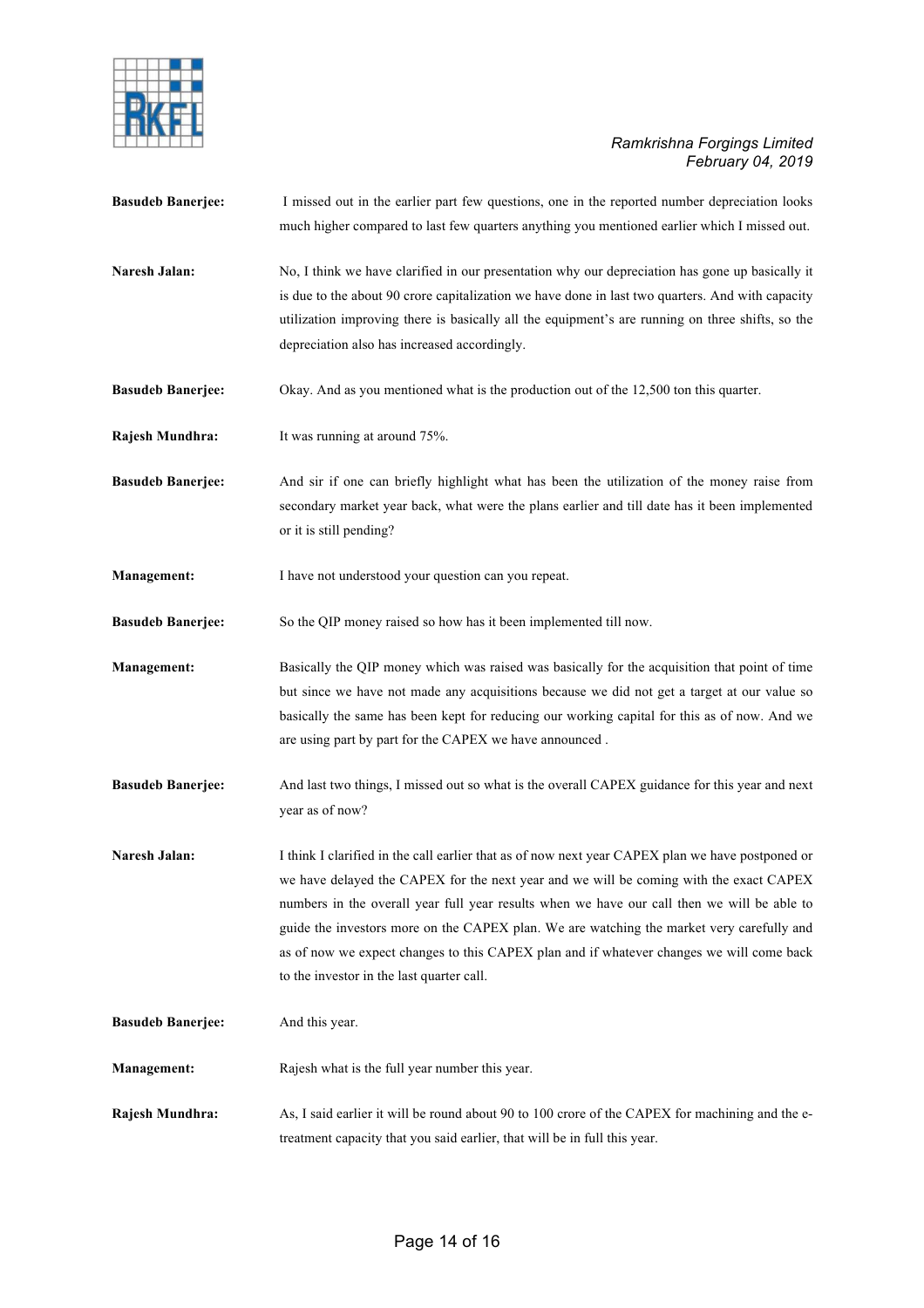

| <b>Basudeb Banerjee:</b> | Sure and last question, how to look at the tax rate which is like 35-36% must be because of<br>some deferred tax thing when it will come back to normal.                                                                                                                                                                                                                                                                                                                                                                                                |
|--------------------------|---------------------------------------------------------------------------------------------------------------------------------------------------------------------------------------------------------------------------------------------------------------------------------------------------------------------------------------------------------------------------------------------------------------------------------------------------------------------------------------------------------------------------------------------------------|
| <b>Lalit Khetan:</b>     | It will remain at the same level you are looking right now.                                                                                                                                                                                                                                                                                                                                                                                                                                                                                             |
| <b>Basudeb Banerjee:</b> | And for how long sir?                                                                                                                                                                                                                                                                                                                                                                                                                                                                                                                                   |
| <b>Lalit Khetan:</b>     | We will continue in the range of 35%.                                                                                                                                                                                                                                                                                                                                                                                                                                                                                                                   |
| <b>Moderator:</b>        | Thank you sir. We have next question from the line of Abhishek Jain from HDFC Securities.<br>Please go ahead.                                                                                                                                                                                                                                                                                                                                                                                                                                           |
| <b>Moderator:</b>        | Thank you sir. We have next question from the line of Viral Shah from ACM Investments.<br>Please go ahead.                                                                                                                                                                                                                                                                                                                                                                                                                                              |
| Viral Shah:              | Sir what is the contribution from the non-auto side of a segment?                                                                                                                                                                                                                                                                                                                                                                                                                                                                                       |
| Naresh Jalan:            | Non-auto overall including export and domestic is close to around 10%.                                                                                                                                                                                                                                                                                                                                                                                                                                                                                  |
| Viral Shah:              | And any guideline for reaching a certain level?                                                                                                                                                                                                                                                                                                                                                                                                                                                                                                         |
| Naresh Jalan:            | No, as of now we expect to remain at 10% for calendar year 19 and 20.                                                                                                                                                                                                                                                                                                                                                                                                                                                                                   |
| Viral Shah:              | And sir lastly sir what is the reason for reconsidering once again a CAPEX plan for next year.                                                                                                                                                                                                                                                                                                                                                                                                                                                          |
| Naresh Jalan:            | No, basically not reconsideration like I have been repeating in the call we are basically waiting<br>and watching the market we would like to have a prudent debt management policy and we<br>would like to remain at the committed debt levels what we have committed in the calls by a<br>large so being managing our debts at the current levels we are waiting and watching the market<br>and as the market we see accordingly we will go ahead with our CAPEX plans.                                                                               |
| Viral Shah:              | So this is not as per the demand supply scenario but this is as per the liquidity scenario right?                                                                                                                                                                                                                                                                                                                                                                                                                                                       |
| Naresh Jalan:            | Not liquidity basically we would like to manage, we do not have any issues in terms of<br>liquidity basically in current market there is a slowdown and we do not want that, we settle the<br>company with huge debt and then wait for the orders to come, we would like that in case the<br>demand scenario remains robust in the growth cycle then we would like to go ahead and<br>implement the project with the CAPEX plans which we have guided and accordingly finance<br>the CAPEX plan accordingly with the mix of internal accruals and debt. |
| Viral Shah:              | Okay. And let say even if you start with the CAPEX so the commencement would be from<br>FY21 right?                                                                                                                                                                                                                                                                                                                                                                                                                                                     |